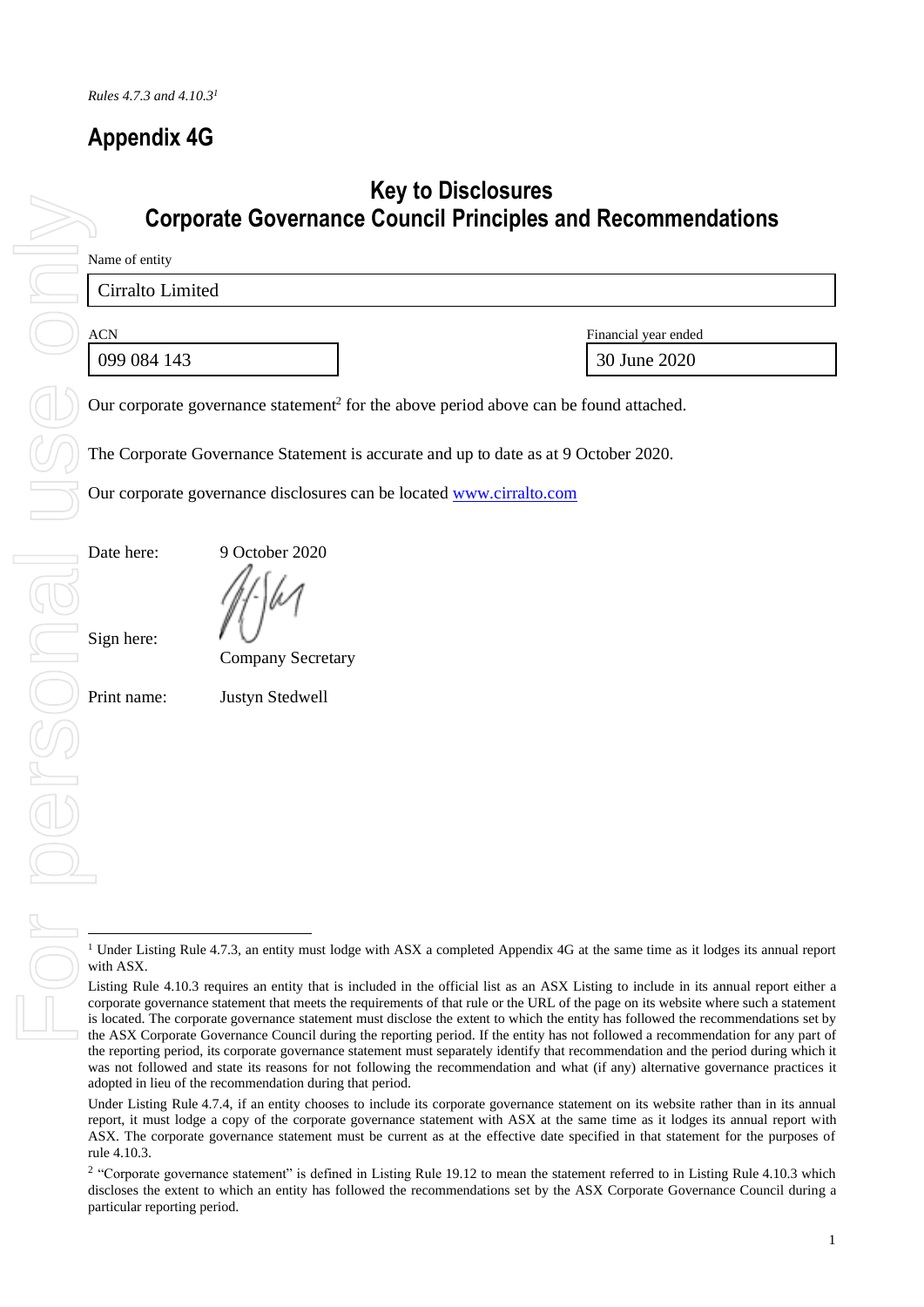# **ANNEXURE – KEY TO CORPORATE GOVERNANCE DISCLOSURES**

|     | <b>Corporate Governance Council recommendation</b>                                                                                                           | We have followed the recommendation in full for the whole<br>of the period above. We have disclosed                                                                              | We have <b>NOT</b> followed the recommendation in full for the<br>whole of the period above. We have disclosed |  |  |  |  |
|-----|--------------------------------------------------------------------------------------------------------------------------------------------------------------|----------------------------------------------------------------------------------------------------------------------------------------------------------------------------------|----------------------------------------------------------------------------------------------------------------|--|--|--|--|
|     | <b>PRINCIPLE 1 - LAY SOLID FOUNDATIONS FOR MANAGEMENT AND OVERSIGHT</b>                                                                                      |                                                                                                                                                                                  |                                                                                                                |  |  |  |  |
| 1.1 | A listed entity should disclose:<br>(a) the respective roles and responsibilities of its board<br>and management; and                                        | the fact that we follow this recommendation:                                                                                                                                     |                                                                                                                |  |  |  |  |
|     | (b) those matters expressly reserved to the board and<br>those delegated to management.                                                                      | $\blacktriangledown$<br>in our Corporate Governance Statement<br>and information about the respective roles and<br>responsibilities of our board and management (including those |                                                                                                                |  |  |  |  |
|     |                                                                                                                                                              | matters expressly reserved to the board and those delegated to<br>management):                                                                                                   |                                                                                                                |  |  |  |  |
|     |                                                                                                                                                              | V<br>in our Corporate Governance Statement AND                                                                                                                                   |                                                                                                                |  |  |  |  |
|     |                                                                                                                                                              | at this location:<br>www.cirralto.com                                                                                                                                            |                                                                                                                |  |  |  |  |
|     |                                                                                                                                                              |                                                                                                                                                                                  |                                                                                                                |  |  |  |  |
| 1.2 | A listed entity should:<br>(a) undertake appropriate checks before appointing a                                                                              | the fact that we follow this recommendation:                                                                                                                                     |                                                                                                                |  |  |  |  |
|     | person, or putting forward to security holders a<br>candidate for election, as a director; and                                                               | $\blacktriangledown$<br>in our Corporate Governance Statement                                                                                                                    |                                                                                                                |  |  |  |  |
|     | (b) provide security holders with all material information<br>in its possession relevant to a decision on whether or<br>not to elect or re-elect a director. |                                                                                                                                                                                  |                                                                                                                |  |  |  |  |
| 1.3 | A listed entity should have a written agreement with each<br>director and senior executive setting out the terms of their<br>appointment.                    | the fact that we follow this recommendation:                                                                                                                                     |                                                                                                                |  |  |  |  |
|     |                                                                                                                                                              | $\blacktriangledown$<br>in our Corporate Governance Statement                                                                                                                    |                                                                                                                |  |  |  |  |

 $\cap$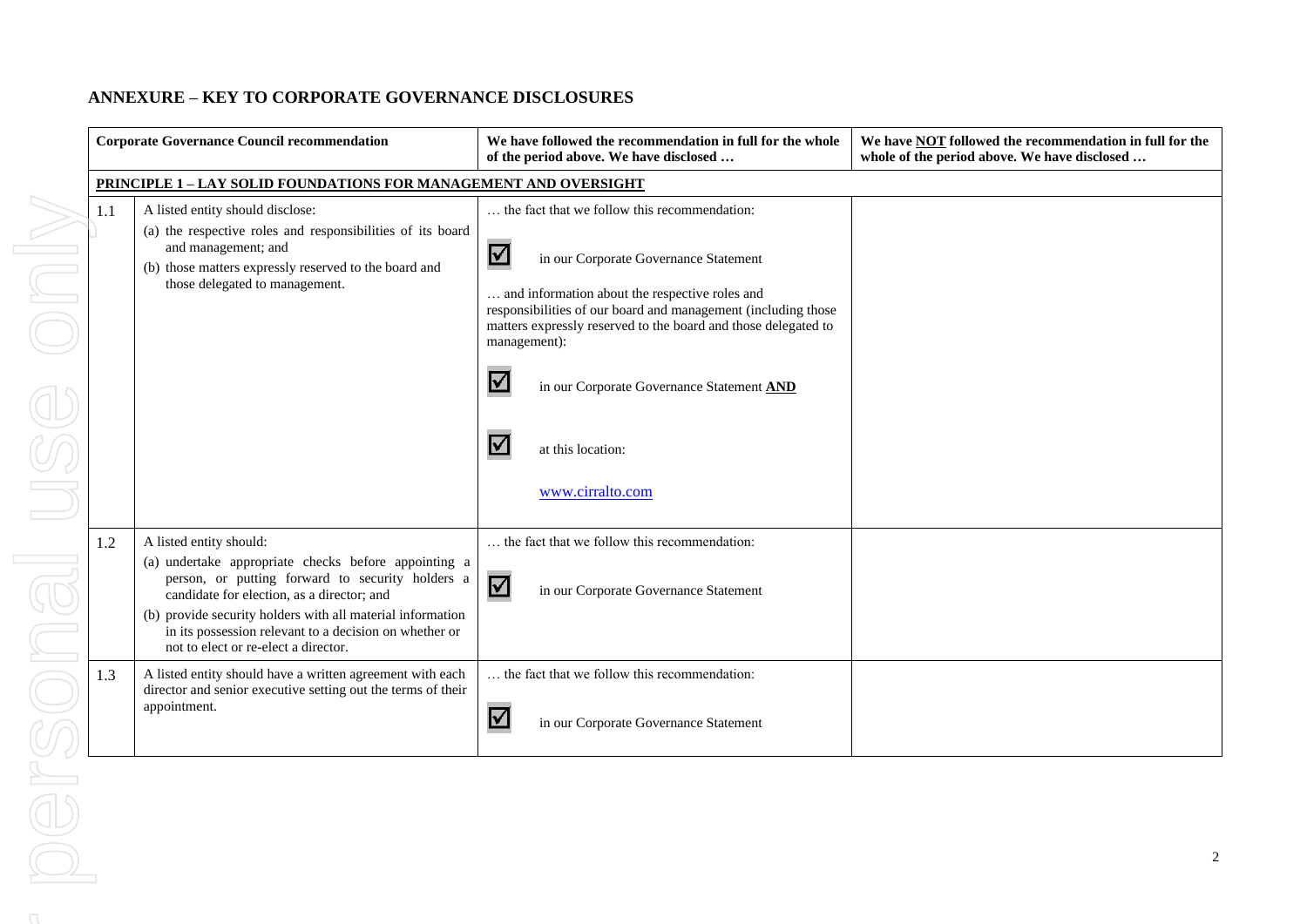| <b>Corporate Governance Council recommendation</b>                                                                                                                                   |                                                                                                                                                                                                                                                                                                                                                                                                                                                                                                                                                                                                                                                                                                                                                                                                                                                                                                                                                                                                                                                                                   | We have followed the recommendation in full for the whole<br>of the period above. We have disclosed                                                                                                                             | We have <b>NOT</b> followed the recommendation in full for the<br>whole of the period above. We have disclosed |
|--------------------------------------------------------------------------------------------------------------------------------------------------------------------------------------|-----------------------------------------------------------------------------------------------------------------------------------------------------------------------------------------------------------------------------------------------------------------------------------------------------------------------------------------------------------------------------------------------------------------------------------------------------------------------------------------------------------------------------------------------------------------------------------------------------------------------------------------------------------------------------------------------------------------------------------------------------------------------------------------------------------------------------------------------------------------------------------------------------------------------------------------------------------------------------------------------------------------------------------------------------------------------------------|---------------------------------------------------------------------------------------------------------------------------------------------------------------------------------------------------------------------------------|----------------------------------------------------------------------------------------------------------------|
| The company secretary of a listed entity should be<br>1.4<br>accountable directly to the board, through the chair, on all<br>matters to do with the proper functioning of the board. |                                                                                                                                                                                                                                                                                                                                                                                                                                                                                                                                                                                                                                                                                                                                                                                                                                                                                                                                                                                                                                                                                   | the fact that we follow this recommendation:<br>$\blacktriangledown$<br>in our Corporate Governance Statement                                                                                                                   |                                                                                                                |
| 1.5                                                                                                                                                                                  | A listed entity should:<br>(a) have a diversity policy which includes requirements<br>for the board or a relevant committee of the board to<br>set measurable objectives for achieving gender<br>diversity and to assess annually both the objectives<br>and the entity's progress in achieving them;<br>(b) disclose that policy or a summary of it; and<br>(c) disclose as at the end of each reporting period the<br>measurable objectives for achieving gender diversity<br>set by the board or a relevant committee of the board<br>in accordance with the entity's diversity policy and its<br>progress towards achieving them and either:<br>(1) the respective proportions of men and women on<br>the board, in senior executive positions and across<br>the whole organisation (including how the entity<br>has defined "senior executive" for these<br>purposes); or<br>(2) if the entity is a "relevant employer" under the<br>Workplace Gender Equality Act, the entity's most<br>recent "Gender Equality Indicators", as defined in<br>and published under that Act. |                                                                                                                                                                                                                                 | $\blacktriangledown$<br>an explanation why that is so in our Corporate<br><b>Governance Statement</b>          |
| 1.6                                                                                                                                                                                  | A listed entity should:<br>(a) have and disclose a process for periodically<br>evaluating the performance of the board, its<br>committees and individual directors; and<br>(b) disclose, in relation to each reporting period, whether<br>a performance evaluation was undertaken in the<br>reporting period in accordance with that process.                                                                                                                                                                                                                                                                                                                                                                                                                                                                                                                                                                                                                                                                                                                                     | the evaluation process referred to in paragraph (a):<br>$\Delta$<br>in our Corporate Governance Statement<br>and the information referred to in paragraph (b):<br>$\blacktriangledown$<br>in our Corporate Governance Statement |                                                                                                                |

 $\cap$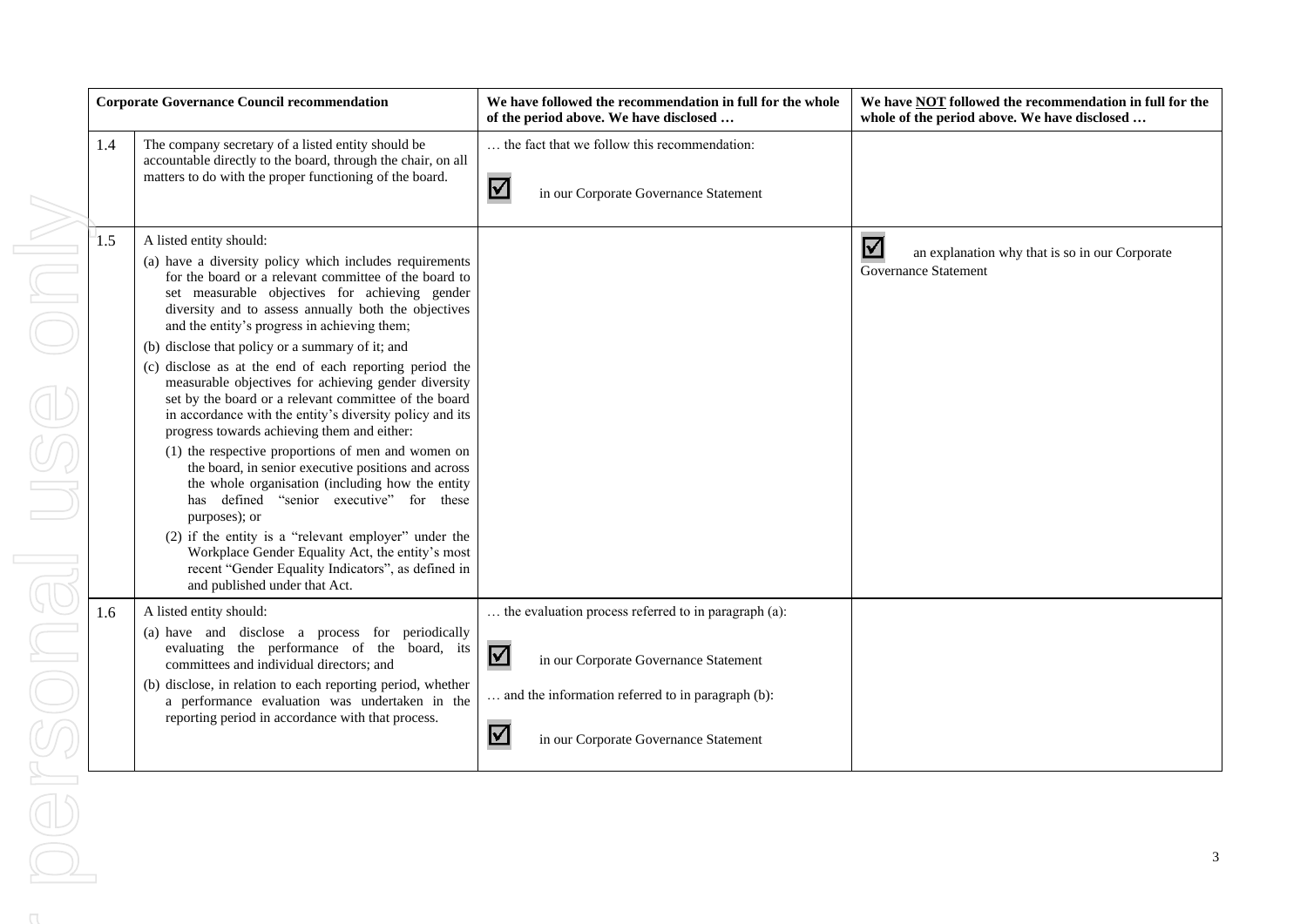| <b>Corporate Governance Council recommendation</b> |                                                                                                                                                                                                                                                                                                                                                                                                                                                                                                                                                                                                                                                                                                                                                                                                                                                                 | We have followed the recommendation in full for the whole<br>of the period above. We have disclosed                                                                                                                                                                                                                                                                                                                                                                                                               | We have <b>NOT</b> followed the recommendation in full for the<br>whole of the period above. We have disclosed |
|----------------------------------------------------|-----------------------------------------------------------------------------------------------------------------------------------------------------------------------------------------------------------------------------------------------------------------------------------------------------------------------------------------------------------------------------------------------------------------------------------------------------------------------------------------------------------------------------------------------------------------------------------------------------------------------------------------------------------------------------------------------------------------------------------------------------------------------------------------------------------------------------------------------------------------|-------------------------------------------------------------------------------------------------------------------------------------------------------------------------------------------------------------------------------------------------------------------------------------------------------------------------------------------------------------------------------------------------------------------------------------------------------------------------------------------------------------------|----------------------------------------------------------------------------------------------------------------|
| 1.7                                                | A listed entity should:<br>(a) have and disclose a process for periodically<br>evaluating the performance of its senior executives;<br>and<br>(b) disclose, in relation to each reporting period, whether<br>a performance evaluation was undertaken in the<br>reporting period in accordance with that process.                                                                                                                                                                                                                                                                                                                                                                                                                                                                                                                                                | the evaluation process referred to in paragraph (a):<br>☑<br>in our Corporate Governance Statement<br>and the information referred to in paragraph (b):<br>$\blacktriangledown$<br>in our Corporate Governance Statement                                                                                                                                                                                                                                                                                          |                                                                                                                |
|                                                    | PRINCIPLE 2 - STRUCTURE THE BOARD TO ADD VALUE                                                                                                                                                                                                                                                                                                                                                                                                                                                                                                                                                                                                                                                                                                                                                                                                                  |                                                                                                                                                                                                                                                                                                                                                                                                                                                                                                                   |                                                                                                                |
| 2.1                                                | The board of a listed entity should:<br>(a) have a nomination committee which:<br>(1) has at least three members, a majority of whom<br>are independent directors; and<br>(2) is chaired by an independent director,<br>and disclose:<br>(3) the charter of the committee;<br>(4) the members of the committee; and<br>(5) as at the end of each reporting period, the number<br>of times the committee met throughout the period<br>and the individual attendances of the members at<br>those meetings; $OR$<br>(b) if it does not have a nomination committee, disclose<br>that fact and the processes it employs to address board<br>succession issues and to ensure that the board has the<br>appropriate balance of skills, knowledge, experience,<br>independence and diversity to enable it to discharge<br>its duties and responsibilities effectively. | [If the entity complies with paragraph (b):]<br>the fact that we do not have a nomination committee and the<br>processes we employ to address board succession issues and to<br>ensure that the board has the appropriate balance of skills,<br>knowledge, experience, independence and diversity to enable it<br>to discharge its duties and responsibilities effectively:<br>$\blacktriangledown$<br>in our Corporate Governance Statement AND<br>$\blacktriangledown$<br>at this location:<br>www.cirralto.com |                                                                                                                |
| 2.2                                                | A listed entity should have and disclose a board skills<br>matrix setting out the mix of skills and diversity that the<br>board currently has or is looking to achieve in its<br>membership.                                                                                                                                                                                                                                                                                                                                                                                                                                                                                                                                                                                                                                                                    |                                                                                                                                                                                                                                                                                                                                                                                                                                                                                                                   | $\blacktriangledown$<br>an explanation why that is so in our Corporate<br>Governance Statement                 |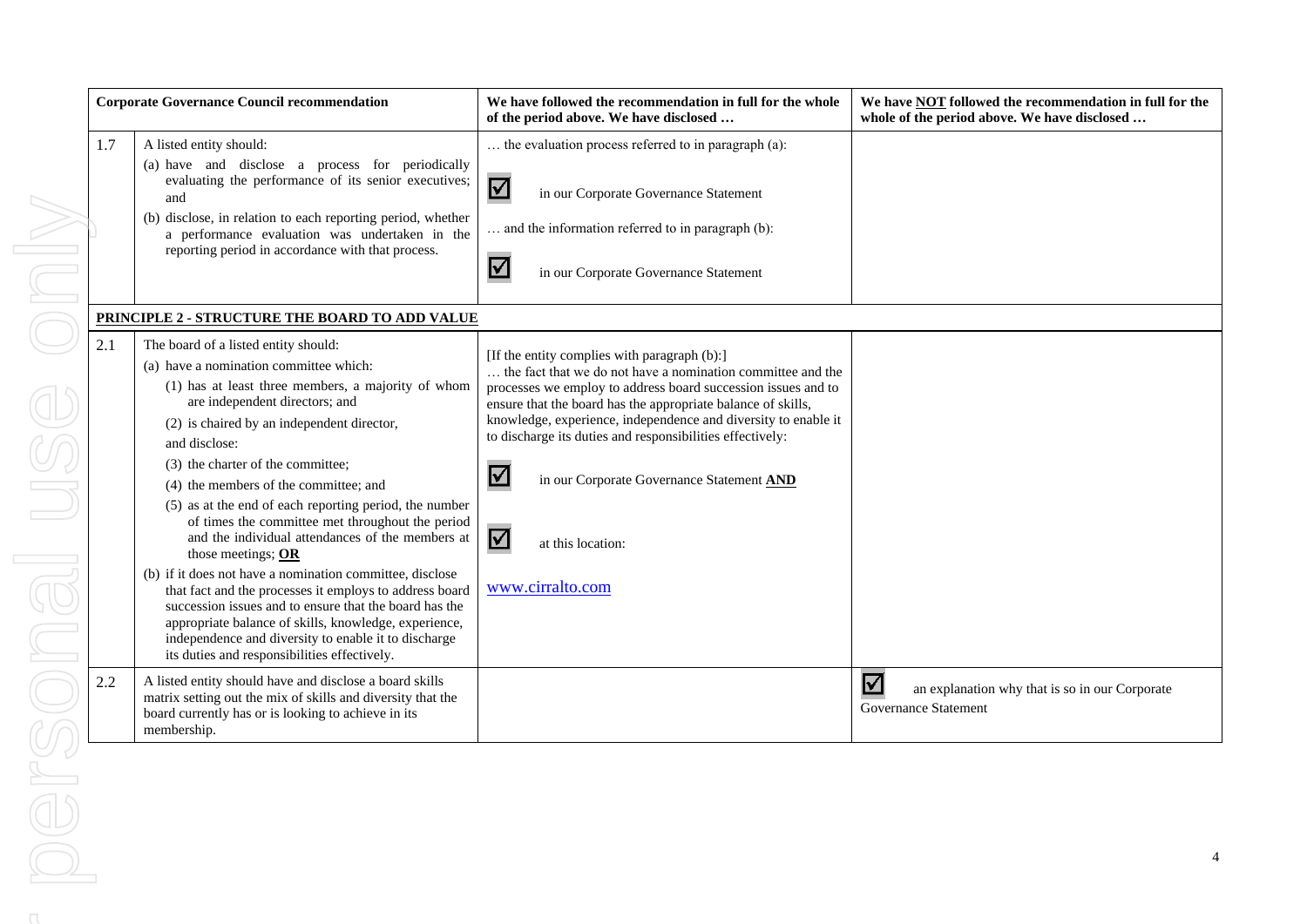|     | <b>Corporate Governance Council recommendation</b>                                                                                                                                                                                                                                                                                                                                                                                                                                                                                               | We have followed the recommendation in full for the whole<br>of the period above. We have disclosed                                                                                                                                                                                                | We have NOT followed the recommendation in full for the<br>whole of the period above. We have disclosed |
|-----|--------------------------------------------------------------------------------------------------------------------------------------------------------------------------------------------------------------------------------------------------------------------------------------------------------------------------------------------------------------------------------------------------------------------------------------------------------------------------------------------------------------------------------------------------|----------------------------------------------------------------------------------------------------------------------------------------------------------------------------------------------------------------------------------------------------------------------------------------------------|---------------------------------------------------------------------------------------------------------|
| 2.3 | A listed entity should disclose:<br>(a) the names of the directors considered by the board to<br>be independent directors;<br>(b) if a director has an interest, position, association or<br>relationship of the type described in Box 2.3 but the<br>board is of the opinion that it does not compromise<br>the independence of the director, the nature of the<br>interest, position, association or relationship in<br>question and an explanation of why the board is of<br>that opinion; and<br>(c) the length of service of each director. | the names of the directors considered by the board to be<br>independent directors:<br>$\blacktriangledown$<br>in our Corporate Governance Statement<br>where applicable, the information referred to in paragraph<br>$(b)$ : $N/A$<br>the length of service of each director:<br>at this location: |                                                                                                         |
|     |                                                                                                                                                                                                                                                                                                                                                                                                                                                                                                                                                  | The Directors Report                                                                                                                                                                                                                                                                               |                                                                                                         |
| 2.4 | A majority of the board of a listed entity should be<br>independent directors.                                                                                                                                                                                                                                                                                                                                                                                                                                                                   | the fact that we follow this recommendation:<br>I√<br>in our Corporate Governance Statement                                                                                                                                                                                                        |                                                                                                         |
| 2.5 | The chair of the board of a listed entity should be an                                                                                                                                                                                                                                                                                                                                                                                                                                                                                           | the fact that we follow this recommendation:                                                                                                                                                                                                                                                       |                                                                                                         |
|     | independent director and, in particular, should not be the<br>same person as the CEO of the entity.                                                                                                                                                                                                                                                                                                                                                                                                                                              | V<br>in our Corporate Governance Statement                                                                                                                                                                                                                                                         |                                                                                                         |
| 2.6 | A listed entity should have a program for inducting new<br>and<br>provide appropriate<br>directors<br>professional<br>development opportunities for directors to develop and<br>maintain the skills and knowledge needed to perform their<br>role as directors effectively.                                                                                                                                                                                                                                                                      | the fact that we follow this recommendation:<br>$\blacktriangledown$<br>in our Corporate Governance Statement                                                                                                                                                                                      |                                                                                                         |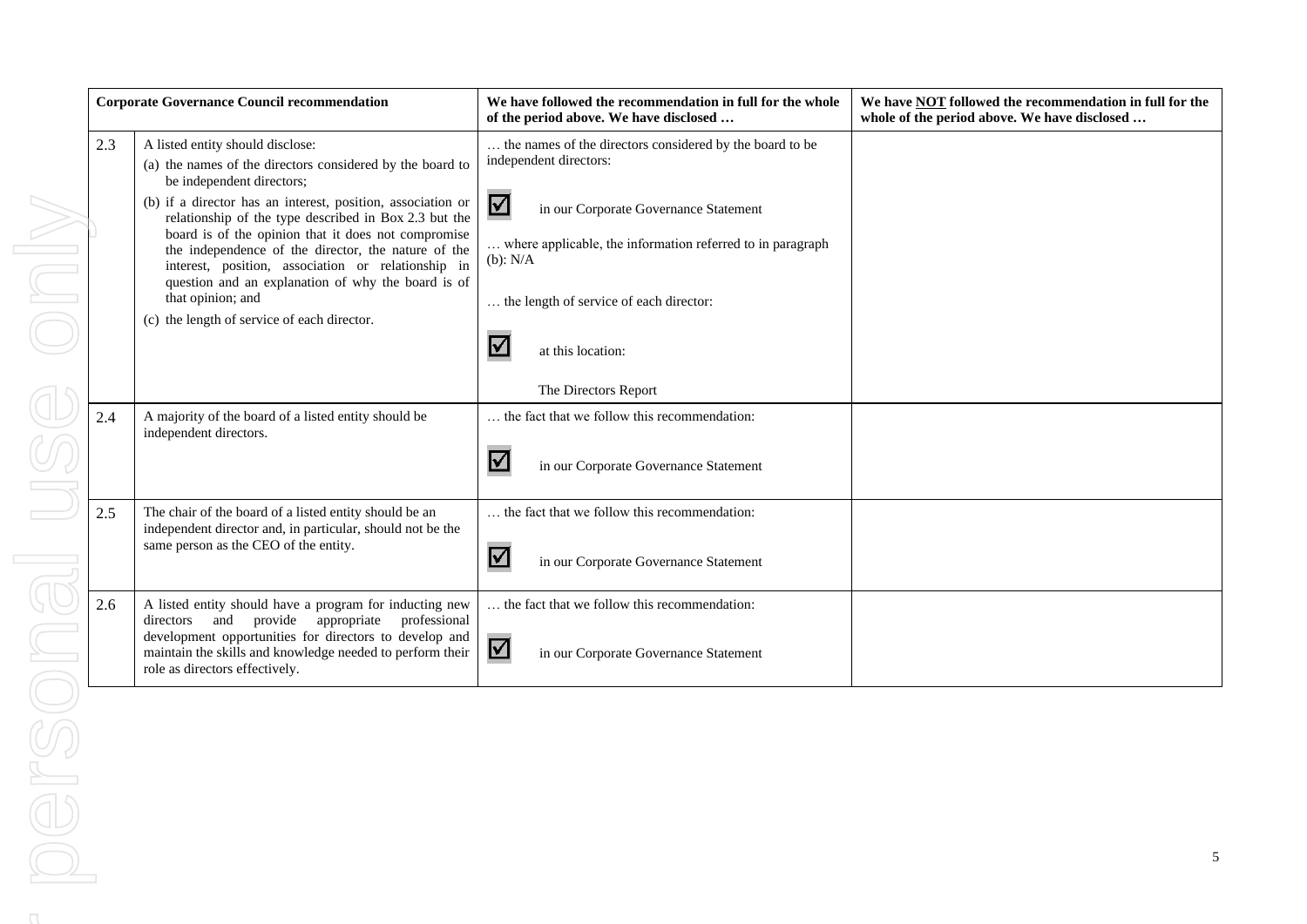| <b>Corporate Governance Council recommendation</b>                                                                                                                    |                                                                                                                                                                                                                                                                                                                                                                                                                                                                                                                                                                                                                                                                                                                                                                                                                                                                                                                                                                                  | We have followed the recommendation in full for the whole<br>of the period above. We have disclosed                                                                                                                                                                                                                                                                                                                                                                                              | We have <b>NOT</b> followed the recommendation in full for the<br>whole of the period above. We have disclosed |
|-----------------------------------------------------------------------------------------------------------------------------------------------------------------------|----------------------------------------------------------------------------------------------------------------------------------------------------------------------------------------------------------------------------------------------------------------------------------------------------------------------------------------------------------------------------------------------------------------------------------------------------------------------------------------------------------------------------------------------------------------------------------------------------------------------------------------------------------------------------------------------------------------------------------------------------------------------------------------------------------------------------------------------------------------------------------------------------------------------------------------------------------------------------------|--------------------------------------------------------------------------------------------------------------------------------------------------------------------------------------------------------------------------------------------------------------------------------------------------------------------------------------------------------------------------------------------------------------------------------------------------------------------------------------------------|----------------------------------------------------------------------------------------------------------------|
| <b>PRINCIPLE 3-ACT ETHICALLY AND RESPONSIBLY</b>                                                                                                                      |                                                                                                                                                                                                                                                                                                                                                                                                                                                                                                                                                                                                                                                                                                                                                                                                                                                                                                                                                                                  |                                                                                                                                                                                                                                                                                                                                                                                                                                                                                                  |                                                                                                                |
| 3.1<br>A listed entity should:<br>(a) have a code of conduct for its directors, senior<br>executives and employees; and<br>(b) disclose that code or a summary of it. |                                                                                                                                                                                                                                                                                                                                                                                                                                                                                                                                                                                                                                                                                                                                                                                                                                                                                                                                                                                  | our code of conduct or a summary of it:<br>$\blacktriangledown$<br>in our Corporate Governance Statement AND                                                                                                                                                                                                                                                                                                                                                                                     |                                                                                                                |
|                                                                                                                                                                       |                                                                                                                                                                                                                                                                                                                                                                                                                                                                                                                                                                                                                                                                                                                                                                                                                                                                                                                                                                                  | at this location:<br>www.cirralto.com                                                                                                                                                                                                                                                                                                                                                                                                                                                            |                                                                                                                |
|                                                                                                                                                                       | <b>PRINCIPLE 4 - SAFEGUARD INTEGRITY IN CORPORATE REPORTING</b>                                                                                                                                                                                                                                                                                                                                                                                                                                                                                                                                                                                                                                                                                                                                                                                                                                                                                                                  |                                                                                                                                                                                                                                                                                                                                                                                                                                                                                                  |                                                                                                                |
| 4.1                                                                                                                                                                   | The board of a listed entity should:<br>(a) have an audit committee which:<br>(1) has at least three members, all of whom are non-<br>executive directors and a majority of whom are<br>independent directors; and<br>(2) is chaired by an independent director, who is not<br>the chair of the board,<br>and disclose:<br>(3) the charter of the committee;<br>(4) the relevant qualifications and experience of the<br>members of the committee; and<br>(5) in relation to each reporting period, the number of<br>times the committee met throughout the period<br>and the individual attendances of the members at<br>those meetings; $OR$<br>(b) if it does not have an audit committee, disclose that<br>fact and the processes it employs that independently<br>verify and safeguard the integrity of its corporate<br>reporting, including the processes for the appointment<br>and removal of the external auditor and the rotation of<br>the audit engagement partner. | [If the entity complies with paragraph (b):]<br>the fact that we do not have an audit committee and the<br>processes we employ that independently verify and safeguard<br>the integrity of our corporate reporting, including the processes<br>for the appointment and removal of the external auditor and the<br>rotation of the audit engagement partner:<br>$\blacktriangledown$<br>in our Corporate Governance Statement AND<br>$\boldsymbol{\vee}$<br>at this location:<br>www.cirralto.com |                                                                                                                |

 $\alpha$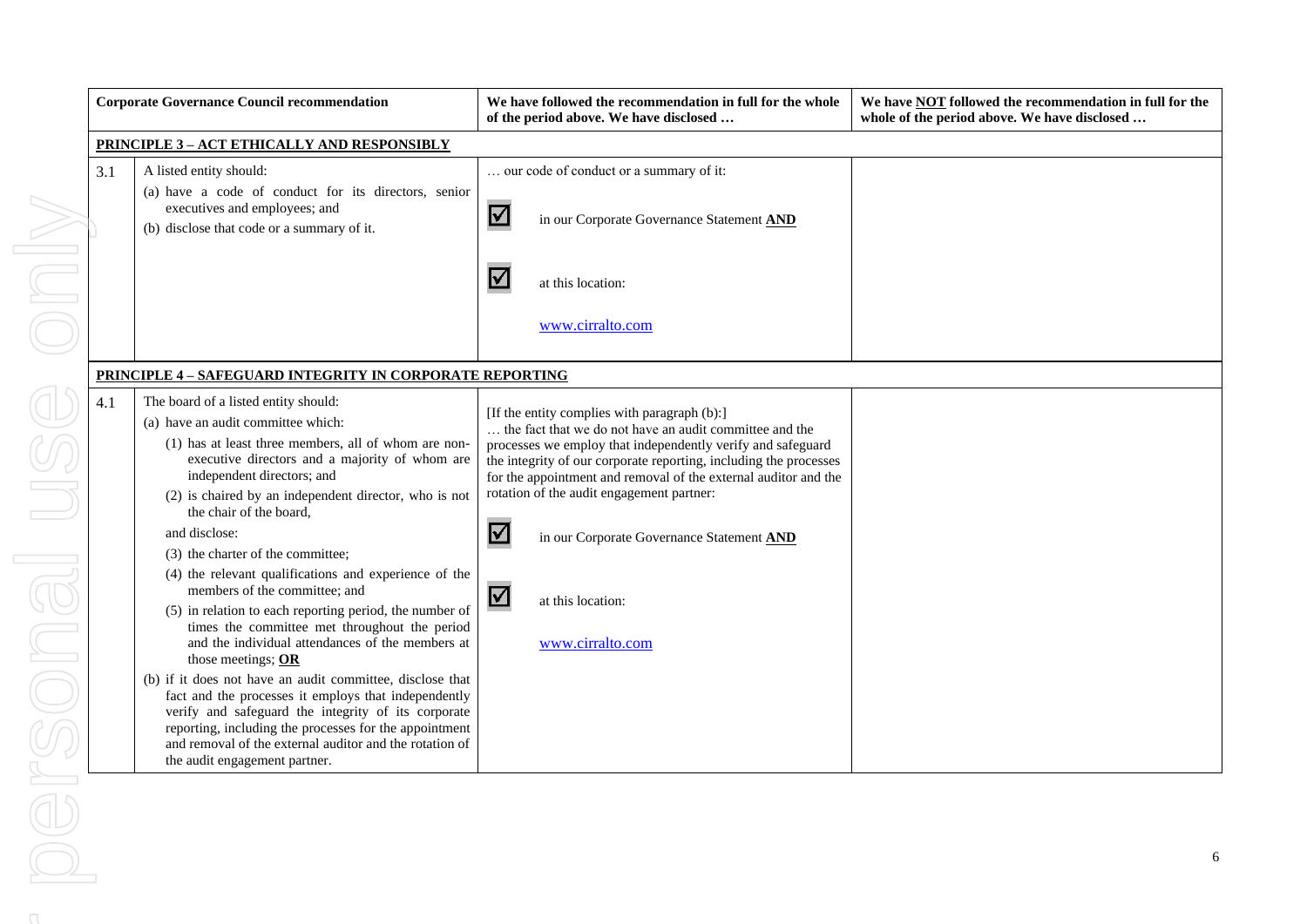|                | <b>Corporate Governance Council recommendation</b> |                                                                                                                                                                                                                                                                                                                                                                                                                                                                                                                                                                                                        |                      | We have followed the recommendation in full for the whole<br>of the period above. We have disclosed | We have <b>NOT</b> followed the recommendation in full for the<br>whole of the period above. We have disclosed |
|----------------|----------------------------------------------------|--------------------------------------------------------------------------------------------------------------------------------------------------------------------------------------------------------------------------------------------------------------------------------------------------------------------------------------------------------------------------------------------------------------------------------------------------------------------------------------------------------------------------------------------------------------------------------------------------------|----------------------|-----------------------------------------------------------------------------------------------------|----------------------------------------------------------------------------------------------------------------|
|                | 4.2                                                | The board of a listed entity should, before it approves the<br>entity's financial statements for a financial period, receive<br>from its CEO and CFO a declaration that, in their opinion,<br>the financial records of the entity have been properly<br>maintained and that the financial statements comply with<br>the appropriate accounting standards and give a true and<br>fair view of the financial position and performance of the<br>entity and that the opinion has been formed on the basis<br>of a sound system of risk management and internal<br>control which is operating effectively. | $\boxtimes$          | the fact that we follow this recommendation:<br>in our Corporate Governance Statement               |                                                                                                                |
|                | 4.3                                                | A listed entity that has an AGM should ensure that its<br>external auditor attends its AGM and is available to<br>answer questions from security holders relevant to the<br>audit.                                                                                                                                                                                                                                                                                                                                                                                                                     | $\blacktriangledown$ | the fact that we follow this recommendation:<br>in our Corporate Governance Statement               |                                                                                                                |
|                |                                                    | <b>PRINCIPLE 5 - MAKE TIMELY AND BALANCED DISCLOSURE</b>                                                                                                                                                                                                                                                                                                                                                                                                                                                                                                                                               |                      |                                                                                                     |                                                                                                                |
|                | 5.1                                                | A listed entity should:<br>(a) have a written policy for complying with its<br>continuous disclosure obligations under the Listing                                                                                                                                                                                                                                                                                                                                                                                                                                                                     | of it:               | our continuous disclosure compliance policy or a summary                                            |                                                                                                                |
|                |                                                    | Rules; and<br>(b) disclose that policy or a summary of it.                                                                                                                                                                                                                                                                                                                                                                                                                                                                                                                                             | $\blacktriangledown$ | in our Corporate Governance Statement AND                                                           |                                                                                                                |
|                |                                                    |                                                                                                                                                                                                                                                                                                                                                                                                                                                                                                                                                                                                        | $\boldsymbol{\vee}$  | at this location:                                                                                   |                                                                                                                |
|                |                                                    |                                                                                                                                                                                                                                                                                                                                                                                                                                                                                                                                                                                                        |                      | www.cirralto.com                                                                                    |                                                                                                                |
|                |                                                    | <b>PRINCIPLE 6 - RESPECT THE RIGHTS OF SECURITY HOLDERS</b>                                                                                                                                                                                                                                                                                                                                                                                                                                                                                                                                            |                      |                                                                                                     |                                                                                                                |
|                | 6.1                                                | A listed entity should provide information about itself and<br>its governance to investors via its website.                                                                                                                                                                                                                                                                                                                                                                                                                                                                                            |                      | information about us and our governance on our website:                                             |                                                                                                                |
|                |                                                    |                                                                                                                                                                                                                                                                                                                                                                                                                                                                                                                                                                                                        | $\blacktriangledown$ | at this location:                                                                                   |                                                                                                                |
|                |                                                    |                                                                                                                                                                                                                                                                                                                                                                                                                                                                                                                                                                                                        |                      | www.cirralto.com                                                                                    |                                                                                                                |
| $\mathbb{Q}^s$ |                                                    |                                                                                                                                                                                                                                                                                                                                                                                                                                                                                                                                                                                                        |                      |                                                                                                     |                                                                                                                |
|                |                                                    |                                                                                                                                                                                                                                                                                                                                                                                                                                                                                                                                                                                                        |                      |                                                                                                     |                                                                                                                |
|                |                                                    |                                                                                                                                                                                                                                                                                                                                                                                                                                                                                                                                                                                                        |                      |                                                                                                     |                                                                                                                |
|                |                                                    |                                                                                                                                                                                                                                                                                                                                                                                                                                                                                                                                                                                                        |                      |                                                                                                     |                                                                                                                |
|                |                                                    |                                                                                                                                                                                                                                                                                                                                                                                                                                                                                                                                                                                                        |                      |                                                                                                     |                                                                                                                |
|                |                                                    |                                                                                                                                                                                                                                                                                                                                                                                                                                                                                                                                                                                                        |                      |                                                                                                     |                                                                                                                |
|                |                                                    |                                                                                                                                                                                                                                                                                                                                                                                                                                                                                                                                                                                                        |                      |                                                                                                     |                                                                                                                |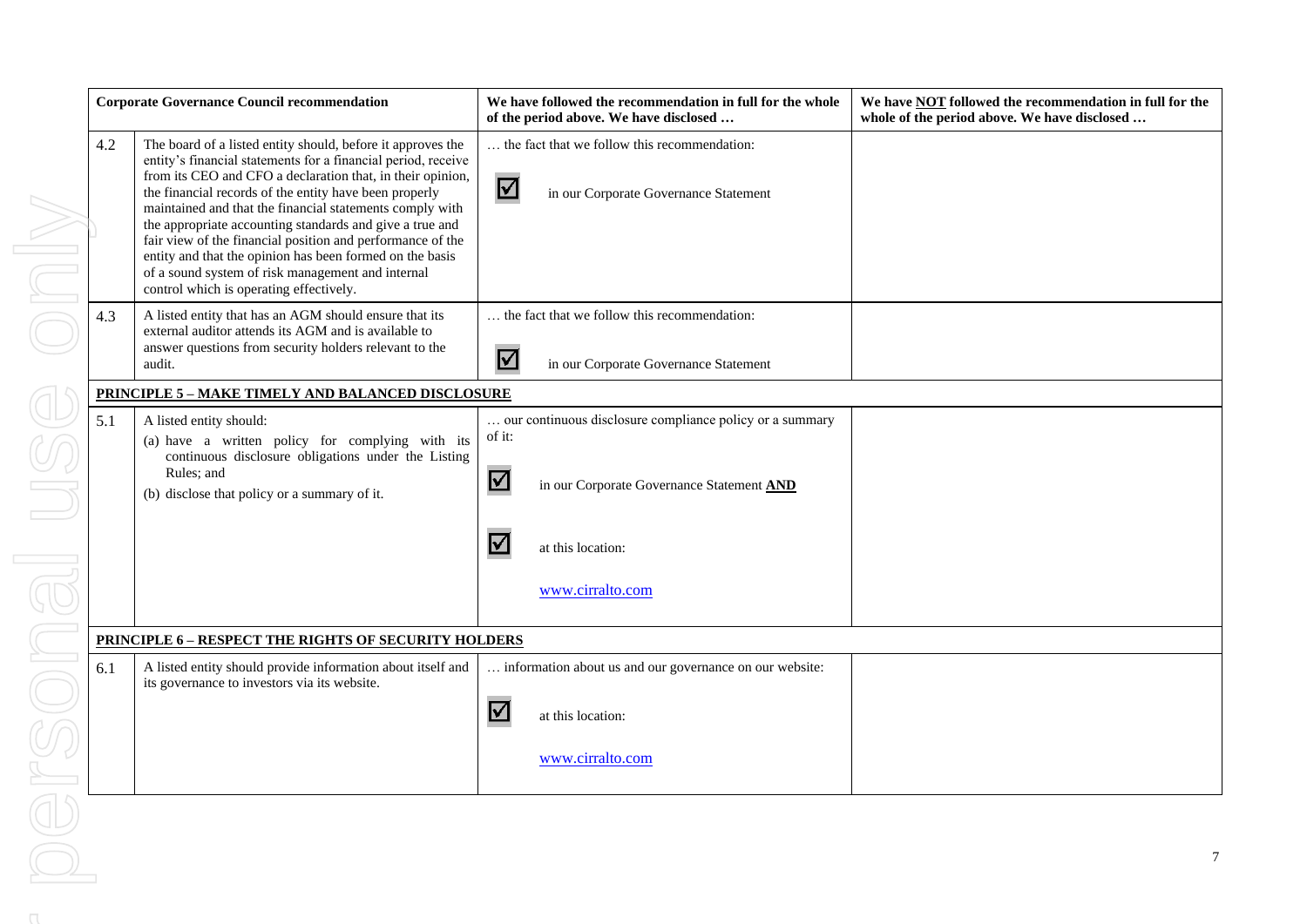|          | <b>Corporate Governance Council recommendation</b> |                                                                                                                                                                                                       | We have followed the recommendation in full for the whole<br>of the period above. We have disclosed                                                                                                          | We have <b>NOT</b> followed the recommendation in full for the<br>whole of the period above. We have disclosed |
|----------|----------------------------------------------------|-------------------------------------------------------------------------------------------------------------------------------------------------------------------------------------------------------|--------------------------------------------------------------------------------------------------------------------------------------------------------------------------------------------------------------|----------------------------------------------------------------------------------------------------------------|
|          | 6.2                                                | A listed entity should design and implement an investor<br>relations program to facilitate effective two-way<br>communication with investors.                                                         | the fact that we follow this recommendation:<br>☑<br>in our Corporate Governance Statement AND                                                                                                               |                                                                                                                |
| $\equiv$ |                                                    |                                                                                                                                                                                                       | M<br>at this location:<br>www.cirralto.com                                                                                                                                                                   |                                                                                                                |
|          | 6.3                                                | A listed entity should disclose the policies and processes<br>it has in place to facilitate and encourage participation at<br>meetings of security holders.                                           | our policies and processes for facilitating and encouraging<br>participation at meetings of security holders:<br>$\blacktriangleright$<br>in our Corporate Governance Statement AND                          |                                                                                                                |
|          |                                                    |                                                                                                                                                                                                       | <u>V</u><br>at this location:<br>www.cirralto.com                                                                                                                                                            |                                                                                                                |
|          | 6.4                                                | A listed entity should give security holders the option to<br>receive communications from, and send communications<br>to, the entity and its security registry electronically.                        | the fact that we follow this recommendation:<br>$\blacktriangledown$<br>in our Corporate Governance Statement                                                                                                |                                                                                                                |
|          |                                                    | <b>PRINCIPLE 7 - RECOGNISE AND MANAGE RISK</b>                                                                                                                                                        |                                                                                                                                                                                                              |                                                                                                                |
|          | 7.1                                                | The board of a listed entity should:<br>(a) have a committee or committees to oversee risk, each<br>of which:<br>(1) has at least three members, a majority of whom<br>are independent directors; and | [If the entity complies with paragraph (b):]<br>the fact that we do not have a risk committee or committees<br>that satisfy (a) and the processes we employ for overseeing our<br>risk management framework: |                                                                                                                |
|          |                                                    | (2) is chaired by an independent director,<br>and disclose:<br>(3) the charter of the committee;<br>(4) the members of the committee; and                                                             | $\blacktriangledown$<br>in our Corporate Governance Statement AND<br>V<br>at this location:                                                                                                                  |                                                                                                                |
|          |                                                    |                                                                                                                                                                                                       |                                                                                                                                                                                                              | 8                                                                                                              |
|          |                                                    |                                                                                                                                                                                                       |                                                                                                                                                                                                              |                                                                                                                |
|          |                                                    |                                                                                                                                                                                                       |                                                                                                                                                                                                              |                                                                                                                |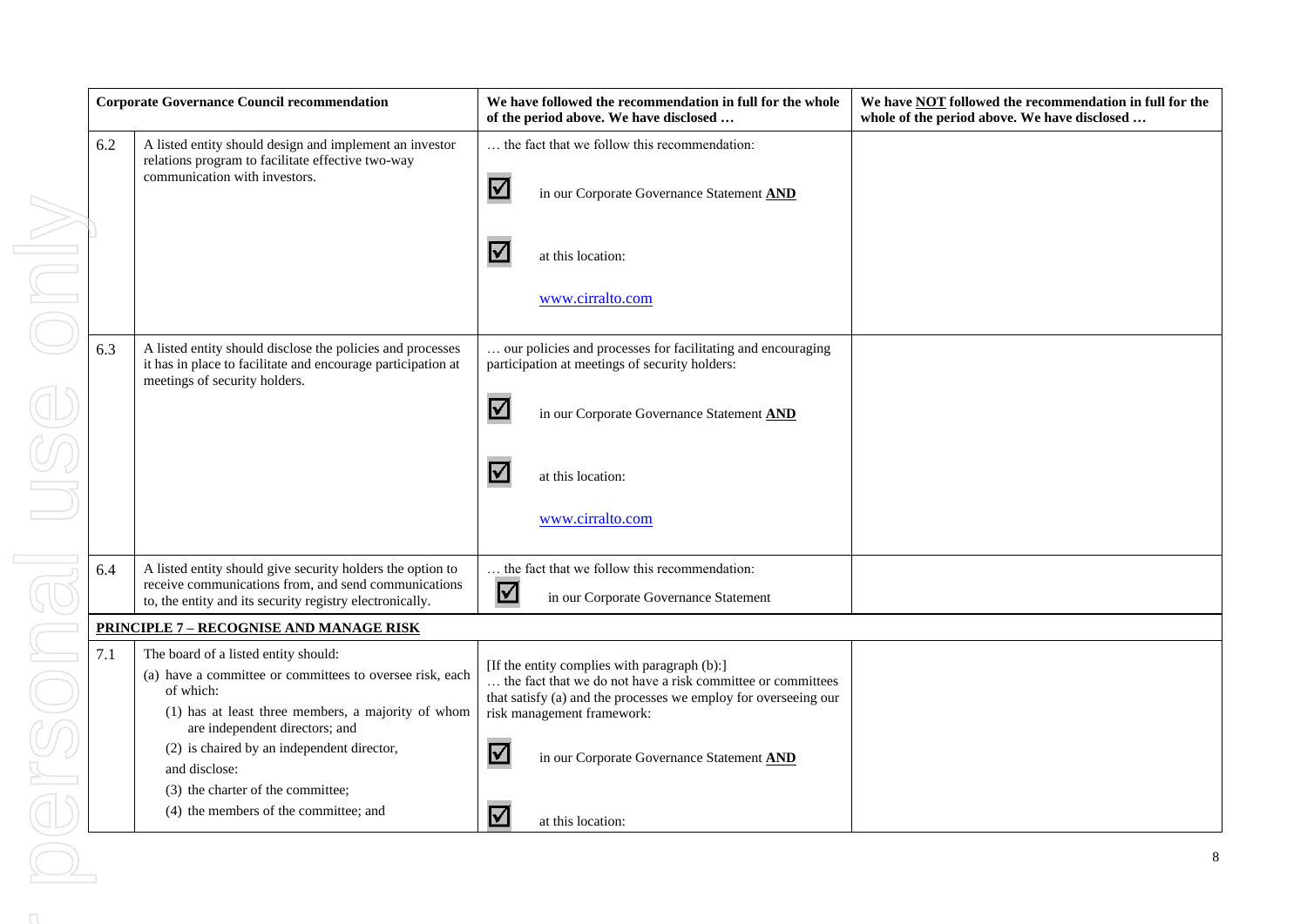| <b>Corporate Governance Council recommendation</b> |     |                                                                                                                                                                                                                                                                                                                                                                                        | We have followed the recommendation in full for the whole<br>of the period above. We have disclosed                                                                                                                                                                                                                                                                    | We have <b>NOT</b> followed the recommendation in full for the<br>whole of the period above. We have disclosed |
|----------------------------------------------------|-----|----------------------------------------------------------------------------------------------------------------------------------------------------------------------------------------------------------------------------------------------------------------------------------------------------------------------------------------------------------------------------------------|------------------------------------------------------------------------------------------------------------------------------------------------------------------------------------------------------------------------------------------------------------------------------------------------------------------------------------------------------------------------|----------------------------------------------------------------------------------------------------------------|
|                                                    |     | (5) as at the end of each reporting period, the number<br>of times the committee met throughout the period<br>and the individual attendances of the members at<br>those meetings; OR<br>(b) if it does not have a risk committee or committees that<br>satisfy (a) above, disclose that fact and the processes<br>it employs for overseeing the entity's risk<br>management framework. | www.cirralto.com                                                                                                                                                                                                                                                                                                                                                       |                                                                                                                |
|                                                    | 7.2 | The board or a committee of the board should:<br>(a) review the entity's risk management framework at<br>least annually to satisfy itself that it continues to be<br>sound; and<br>(b) disclose, in relation to each reporting period, whether<br>such a review has taken place.                                                                                                       | the fact that we follow this recommendation:<br>$\boldsymbol{\triangledown}$<br>in our Corporate Governance Statement                                                                                                                                                                                                                                                  |                                                                                                                |
|                                                    | 7.3 | A listed entity should disclose:<br>(a) if it has an internal audit function, how the function is<br>structured and what role it performs; OR<br>(b) if it does not have an internal audit function, that fact<br>and the processes it employs for evaluating and<br>continually improving the effectiveness of its risk<br>management and internal control processes.                 | [If the entity complies with paragraph (b):]<br>the fact that we do not have an internal audit function and<br>the processes we employ for evaluating and continually<br>improving the effectiveness of our risk management and<br>internal control processes:<br>$\blacktriangledown$<br>in our Corporate Governance Statement                                        |                                                                                                                |
|                                                    | 7.4 | A listed entity should disclose whether it has any material<br>exposure to economic, environmental and social<br>sustainability risks and, if it does, how it manages or<br>intends to manage those risks.                                                                                                                                                                             | whether we have any material exposure to economic,<br>environmental and social sustainability risks and, if we do, how<br>we manage or intend to manage those risks:<br>$\blacktriangledown$<br>in our Corporate Governance Statement                                                                                                                                  |                                                                                                                |
|                                                    |     | <b>PRINCIPLE 8 - REMUNERATE FAIRLY AND RESPONSIBLY</b>                                                                                                                                                                                                                                                                                                                                 |                                                                                                                                                                                                                                                                                                                                                                        |                                                                                                                |
|                                                    | 8.1 | The board of a listed entity should:<br>(a) have a remuneration committee which:<br>(1) has at least three members, a majority of whom<br>are independent directors; and<br>(2) is chaired by an independent director,<br>and disclose:<br>(3) the charter of the committee;<br>(4) the members of the committee; and                                                                  | [If the entity complies with paragraph (b):]<br>the fact that we do not have a remuneration committee and<br>the processes we employ for setting the level and composition<br>of remuneration for directors and senior executives and<br>ensuring that such remuneration is appropriate and not<br>excessive:<br>$\Delta$<br>in our Corporate Governance Statement AND |                                                                                                                |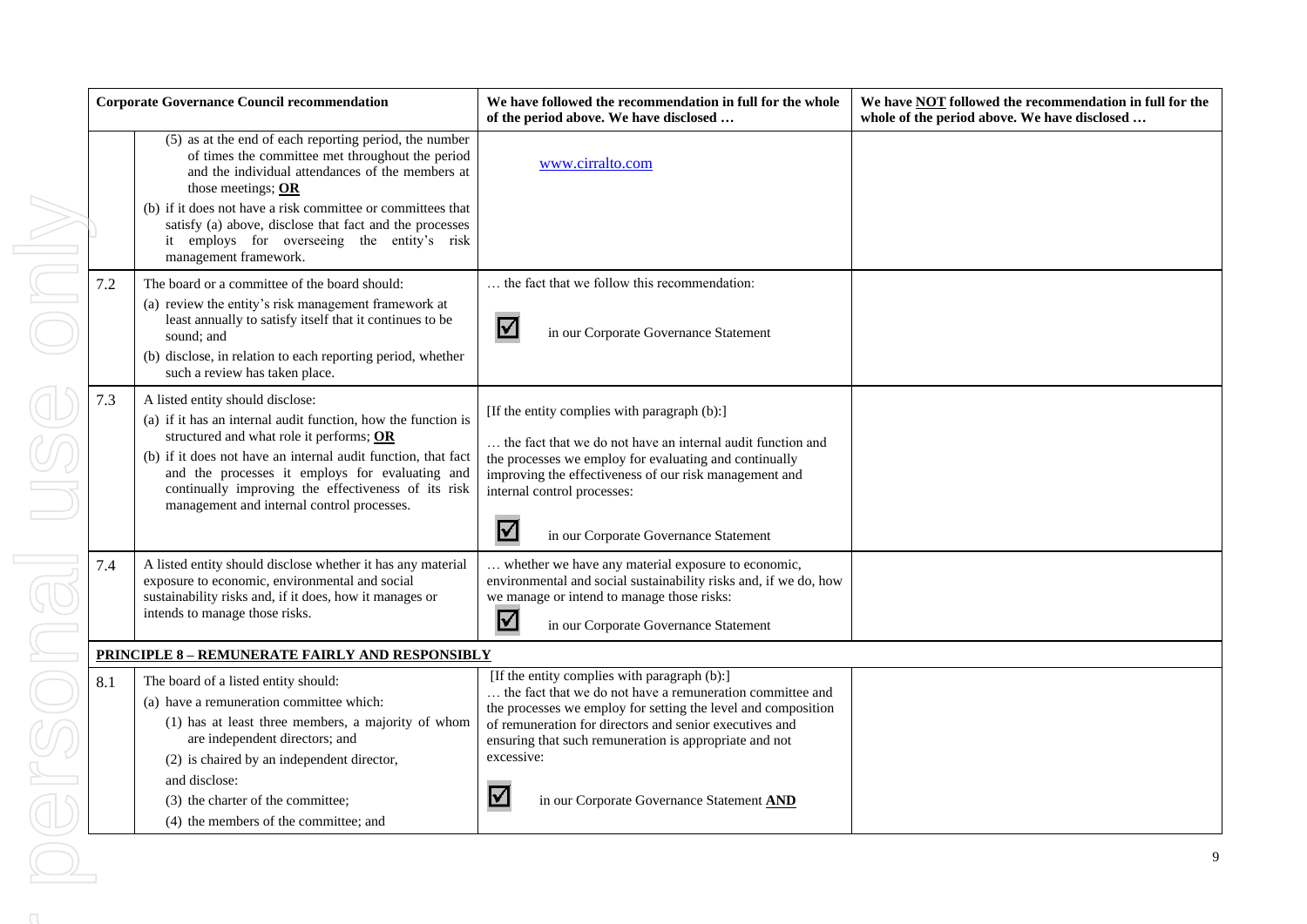| <b>Corporate Governance Council recommendation</b> |                                                                                                                                                                                                                                                                                  | We have followed the recommendation in full for the whole<br>of the period above. We have disclosed                                                                                                                | We have <b>NOT</b> followed the recommendation in full for the<br>whole of the period above. We have disclosed |
|----------------------------------------------------|----------------------------------------------------------------------------------------------------------------------------------------------------------------------------------------------------------------------------------------------------------------------------------|--------------------------------------------------------------------------------------------------------------------------------------------------------------------------------------------------------------------|----------------------------------------------------------------------------------------------------------------|
|                                                    | (5) as at the end of each reporting period, the number<br>of times the committee met throughout the period<br>and the individual attendances of the members at<br>those meetings; OR                                                                                             | $\blacktriangledown$<br>at this location:                                                                                                                                                                          |                                                                                                                |
|                                                    | (b) if it does not have a remuneration committee, disclose<br>that fact and the processes it employs for setting the<br>level and composition of remuneration for directors<br>senior executives and ensuring that such<br>and<br>remuneration is appropriate and not excessive. | www.cirralto.com                                                                                                                                                                                                   |                                                                                                                |
| 8.2                                                | A listed entity should separately disclose its policies and<br>practices regarding the remuneration of non-executive<br>directors and the remuneration of executive directors and<br>other senior executives.                                                                    | separately our remuneration policies and practices regarding<br>the remuneration of non-executive directors and the<br>remuneration of executive directors and other senior<br>executives:<br>$\blacktriangledown$ |                                                                                                                |
|                                                    |                                                                                                                                                                                                                                                                                  | in our Corporate Governance Statement                                                                                                                                                                              |                                                                                                                |
| 8.3                                                | A listed entity which has an equity-based remuneration<br>scheme should:                                                                                                                                                                                                         | our policy on this issue or a summary of it:                                                                                                                                                                       |                                                                                                                |
|                                                    | (a) have a policy on whether participants are permitted to<br>enter into transactions (whether through the use of<br>derivatives or otherwise) which limit the economic<br>risk of participating in the scheme; and                                                              | ☑<br>in our Corporate Governance Statement                                                                                                                                                                         |                                                                                                                |
|                                                    | (b) disclose that policy or a summary of it.                                                                                                                                                                                                                                     |                                                                                                                                                                                                                    |                                                                                                                |

 $\bigcap$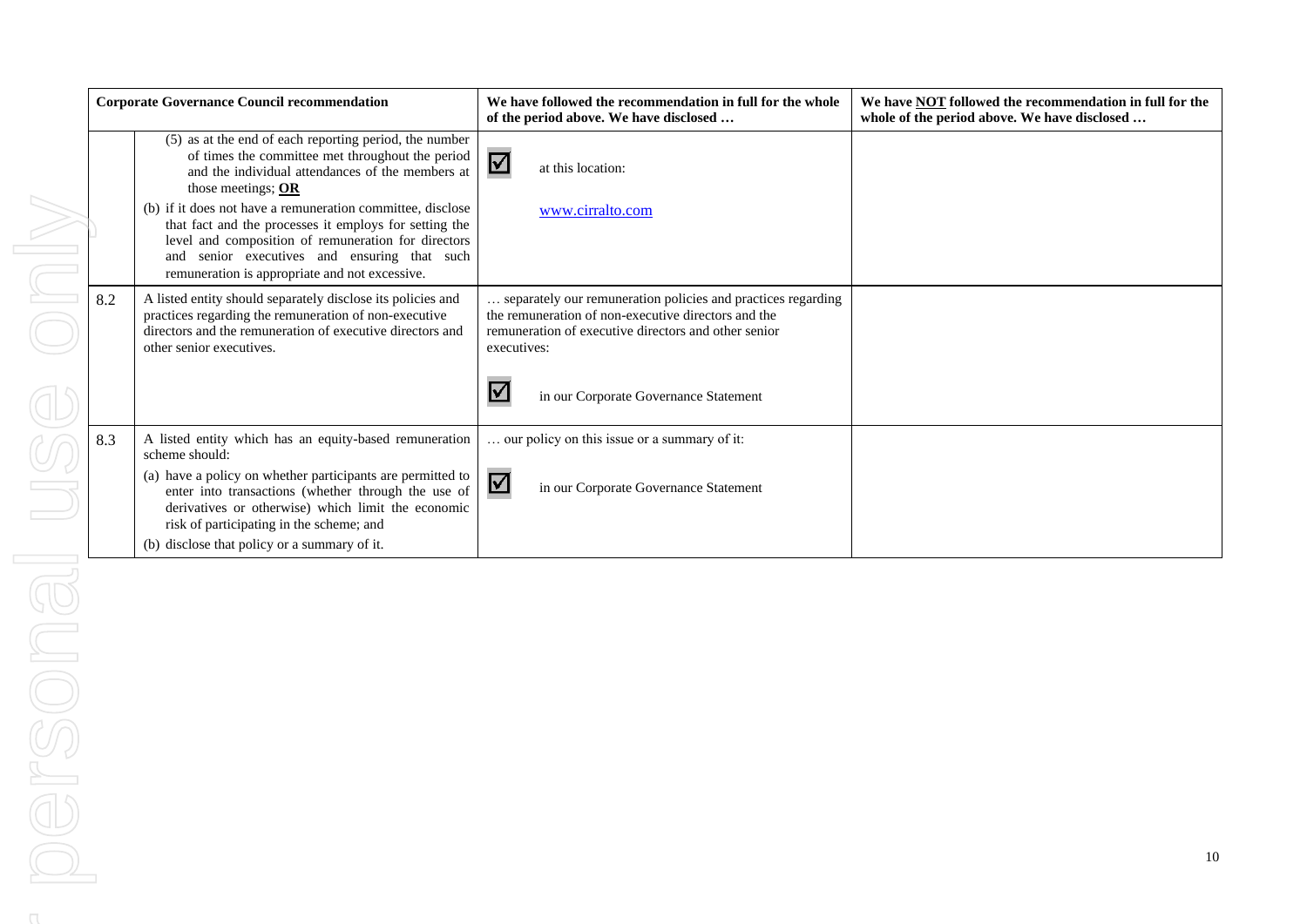#### **CIRRALTO LIMITED**

#### **CORPORATE GOVERNANCE STATEMENT**

#### **9 October 2020**

#### **Introduction**

Cirralto Limited ("Cirralto" or the "Company") is an Australian Securities Exchange (ASX) listed entity.

The Company aims to maximise returns to its investors by capital appreciation and when profitable, via a declaration of dividends to each shareholder in proportion to their interest in the Company.

The Board of Directors is responsible for establishing the corporate governance framework of the Company and establishing appropriate Corporate Governance policies and procedures having regard to the ASX Corporate Governance Council (CGC) published guidelines as set out in its "Corporate Governance Principles and Recommendations" (Revised Principles, 3<sup>nd</sup> Edition). The Board of Directors continues to review the framework and practices to ensure they meet the interests of shareholders.

This Corporate Governance Statement is structured with reference to the CGC's published guidelines containing 8 key principles. The charters and policies described in this Corporate Governance Statement represent a concise version of those charters and policies that have been, or will be adopted by the Board of Directors in line with the CGC's recommendations.

The Board of Directors has adopted the best practice recommendations as outlined by the CGC to the extent that is deemed appropriate considering the current size and operations of Cirralto. Therefore, where the Board considers that the cost of implementing a recommendation outweighs any potential benefits, those recommendations have not been adopted.

The Company's Corporate Governance charters and policies can be found on the Company's website, [www.cirralto.com.](http://www.cirralto.com/) This Corporate Governance Statement was approved by the Board on 9 October 2020.

#### **PRINCIPLE 1: LAY SOLID FOUNDATIONS FOR MANAGEMENT AND OVERSIGHT**

#### *ROLE OF THE BOARD AND MANAGEMENT*

The Board of Directors of Cirralto, together with management, is collectively experienced in the management of listed companies.

The Board is responsible for providing strategic guidance and for contributing to the development of the corporate strategy and performance objectives, including the implementation of a business strategy, the annual budget and financial plan, monitoring the Company's financial performance and ensuring that appropriate management is in place to achieve these objectives. The Board monitors risk, compliance and financial reporting. The Board is responsible for approving and monitoring the progress of major capital expenditure, capital management and acquisitions and divestitures of assets. It is the role of senior management to manage the Company in accordance with the direction and delegations of the Board and the responsibility of the Board to oversee the activities of management in carrying out these delegated duties.

The Board may delegate to its sub-committees, an officer of a group company, or any other person an authority to perform any of its functions and exercise any of its powers, in the ordinary course of business. This includes the day to day administration of its assets, including ensuring that assets are adequately insured where necessary; that detailed market investigations and effective due diligence is carried out on proposed investments, acquisitions or joint ventures; that capital required to develop the Company's intellectual property, proposed investments or acquisitions as well as general working capital requirements is adequate; and that there is effective risk management, financial management and compliance management of the Company's assets.

#### *BOARD APPOINTMENTS*

The Company undertakes reference checks prior to appointing a director, or putting that person forward as a candidate to ensure that person is competent, experienced, and would not be impaired in any way from undertaking the duties of director. The Company provides relevant information to shareholders for their consideration about the attributes of candidates together with whether the Board supports the appointment or re-election.

The terms of the appointment of a non-executive director, executive directors and senior executives are agreed upon and set out in writing.

*COMPANY SECRETARY*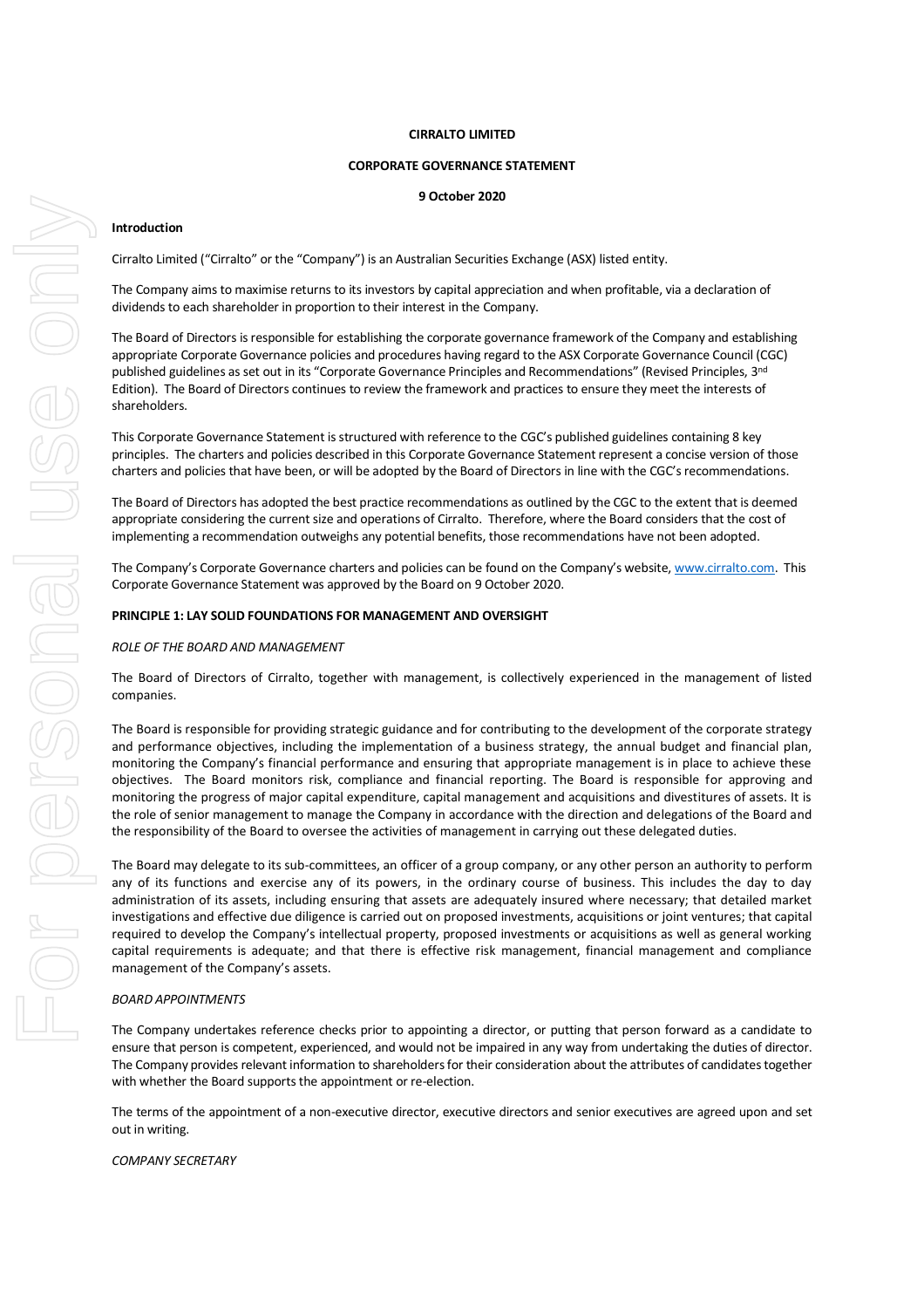At this stage, the Board does not consider it relevant to establish a diversity policy due to the current size of the Company and the scale of its operations.

The Company does not have a diversity policy and therefore has not set any measurable objectives for achieving gender diversity**.** There are currently no women on the Board of Directors or in senior management positions. Of twelve employees, two are female.

The Company will consider implementing a diversity policy and measurable objectives to achieving diversity in 2021.

# *BOARD AND KMP PERFORMANCE*

The Board considers the ongoing development and improvement of its own performance, the performance of individual directors and Board Committees as critical to effective governance.

The Board has adopted a self-evaluation process to measure its own performance. The performance of the Board and individual directors is reviewed when considered necessary by the Board as a whole. This process includes a review in relation to the composition and skills mix of the Directors of the Company. A Board review was conducted during the 2019 financial year. A Board review is intended to be conducted in 2021.

When applicable, the Board assesses the performance of KMP against qualitative and quantitative key performance indicators relevant to each KMP. Review of KMP performance by the Board and feedback to KMP occurs during the year each year.

# *INDEPENDENT ADVICE*

Directors collectively or individually have the right to seek independent professional advice at the Company's expense, up to specified limits, to assist them to carry out their responsibilities. All advice obtained is made available to the Full Board.

#### **PRINCIPLE 2: STRUCTURE THE BOARD TO ADD VALUE**

#### *STRUCTURE AND COMPOSITION OF THE BOARD*

The skills, length of service, experience and expertise relevant to each position held by each director in office at the date of the annual report and throughout the 2020 financial year is included in the Directors' Report.

The Board assesses whether a director is independent in accordance with the CGC's independence guidelines. The Board consists of a majority of independent directors with three of four directors being independent. Peter Richards, Howard Digby and Stephan Dale are considered to be independent directors.

# *NOMINATION OF DIRECTORS*

The Board is responsible for the nomination and selection of directors. A separate Nomination Committee has not been formed. The Board considers that at this stage in the Company's development, no benefits or efficiencies are to be gained by delegating this function to a separate committee.

Directors are appointed based on the specific skills required to effectively govern the company. The Board periodically assesses the competencies and experience of each Board member and the experiences and skills required at Board level to meet its operational objectives. The Board has not developed a formal Board skill matrix. The Board will consider developing a formal Board skills matrix during the 2021 financial year.

#### *INDUCTION OF DIRECTORS AND PROFESSIONAL DEVELOPMENT*

A new director induction program is in place and Directors are encouraged to engage in professional development activities to develop and maintain the skills and knowledge needed to perform their role as Directors effectively.

# **PRINCIPLE 3: ACT ETHICALLY AND RESPONSIBILY**

#### *CODE OF CONDUCT*

The Board of Cirralto is committed to its Code of Conduct.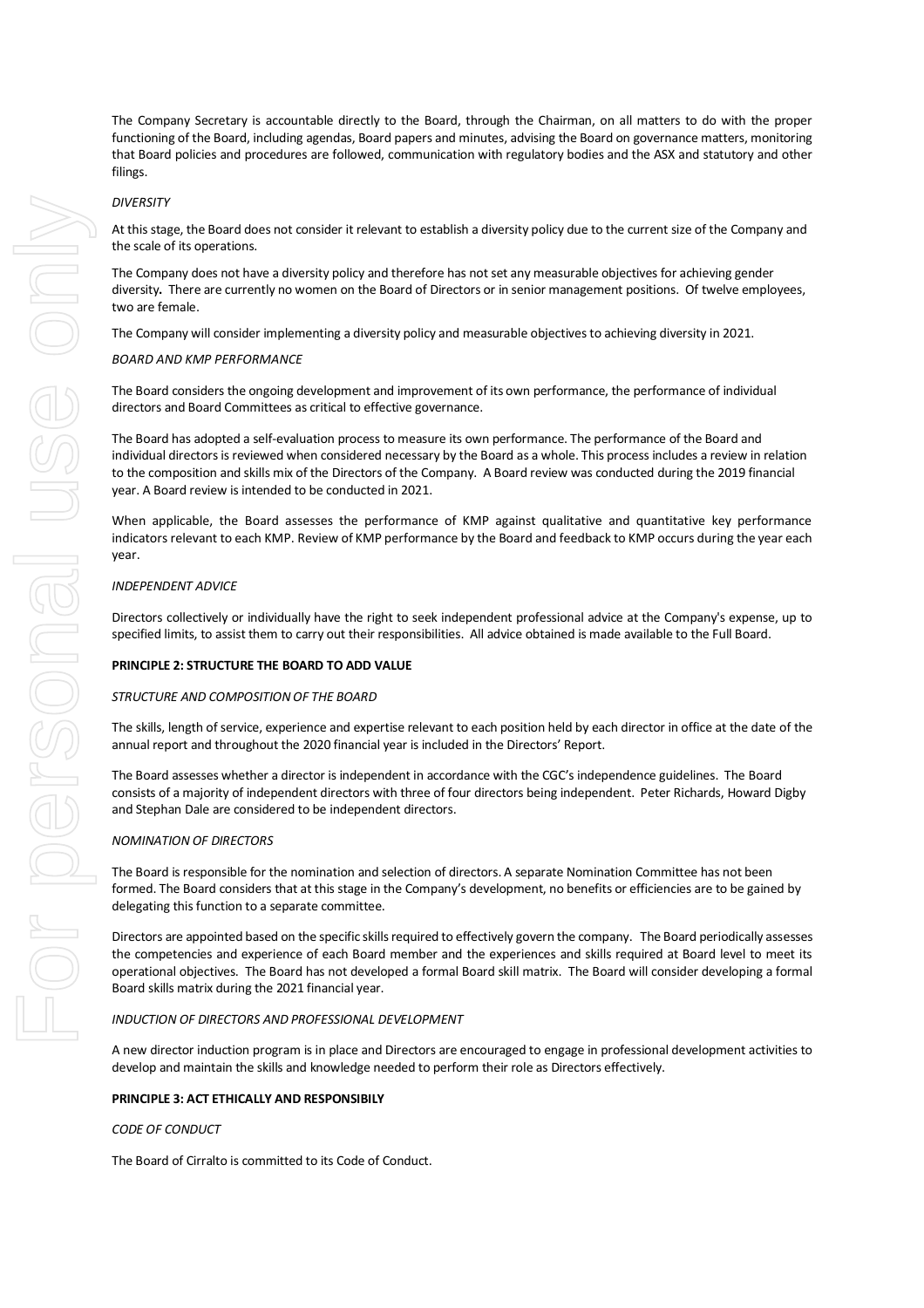The Code of Conduct aims to promote ethical and responsible decision making. The Code of Conduct requires all employees to exhibit honesty, loyalty, integrity, professionalism and trust in their dealings, both internally and externally. Cirralto aims for good corporate governance and in summary, requires employees/directors to:

- avoid situations which may give rise to a conflict of interest;
- avoid situations where they may profit from their position with the Company and gain any benefit which competes with Cirralto's business;
- comply with all laws and regulations and Company policies and procedures;
- not undertake activities inconsistent with their employment with Cirralto;
- properly use Cirralto's assets for legitimate business purposes; and
- maintain privacy and confidentiality in both Cirralto's business and the information of all its stakeholders.

# *CONFLICTS OF INTEREST*

The Board of Cirralto is committed to good corporate governance and aims for continuous improvement in these practices. Cirralto embraces high ethical standards and requires its employees to demonstrate both personal and corporate responsibility. Directors, officers and employees are required to safeguard the integrity of the Company and to act in the best interests of its stakeholders, generally shareholders.

There must be no conflict, or perception of a conflict, between the interests of any Cirralto Director, officer or employee and the responsibility of that person to the Company and to the stakeholders. All Cirralto Directors, officers and employees may never improperly use their position for personal or private gain for themselves, a family member, or any other person ("associates").

As a general rule, a conflict of interest, or the perception of a conflict, may arise if their duties involve any actual or potential business with a person, entity or organisation in which they, or their associates, have a substantial personal or financial interest. Accordingly, the following rules apply:

- Without prior Board approval, Directors, officers and employees may not act on behalf of Cirralto in connection with any business or potential business involving any person, entity or organisation in which they or their associates have direct or indirect managerial influence (such as serving as an Executive Officer, Director, general partner or similar position or holding a substantial ownership or beneficial interest); and
- Where a potential conflict exists, this should be disclosed to the Chairman prior to any dealings taking place.

#### *SHARE TRADING POLICY*

The Company has a share trading policy that regulates the dealings by Directors, Officers and Consultants, in shares, options and other securities issued by the Company. The policy has been formulated to ensure that Directors, Officers, Employees and Consultants who work on a regular basis for the Company are aware of the legal restrictions on trading in Company securities while in possession of unpublished price-sensitive information.

#### **PRINCIPLE 4: SAFEGUARD INTEGRITY IN CORPORATE REPORTING**

#### *AUDIT COMMITTEE*

The Board has assumed the responsibilities normally delegated to the Audit and Risk Committee as set out in the Company's Audit and Risk Committee Charter. Due to the size of the Company, the Board does not believe it is necessary to establish a separate Audit and Risk Committee structure.

In fulfilling the responsibilities of the Audit and Risks Committee, the Board:

- Meets with the external auditors at least twice a year and reviews any significant disagreements between the auditors and management irrespective of whether they have been resolved;
- Review of the audit plan with the external auditors and evaluates the effectiveness of the external audit; and
- Fulfills all obligations of the Audit and Risk Committee as set out in the Company's Audit and Risk Committee Charter.

#### *CHAIRMAN & COMPANY SECRETARY DECLARATIONS*

The CEO and Company Secretary (the Company does not have a CFO) have provided the Board with a declaration that, in their opinion, the financial records of the entity have been properly maintained and that the financial statements comply with the appropriate accounting standards and give a true and fair view of the financial position and performance of the entity and that the opinion has been formed on the basis of a sound system of risk management and internal control which is operating effectively.

#### *EXTERNAL AUDITOR*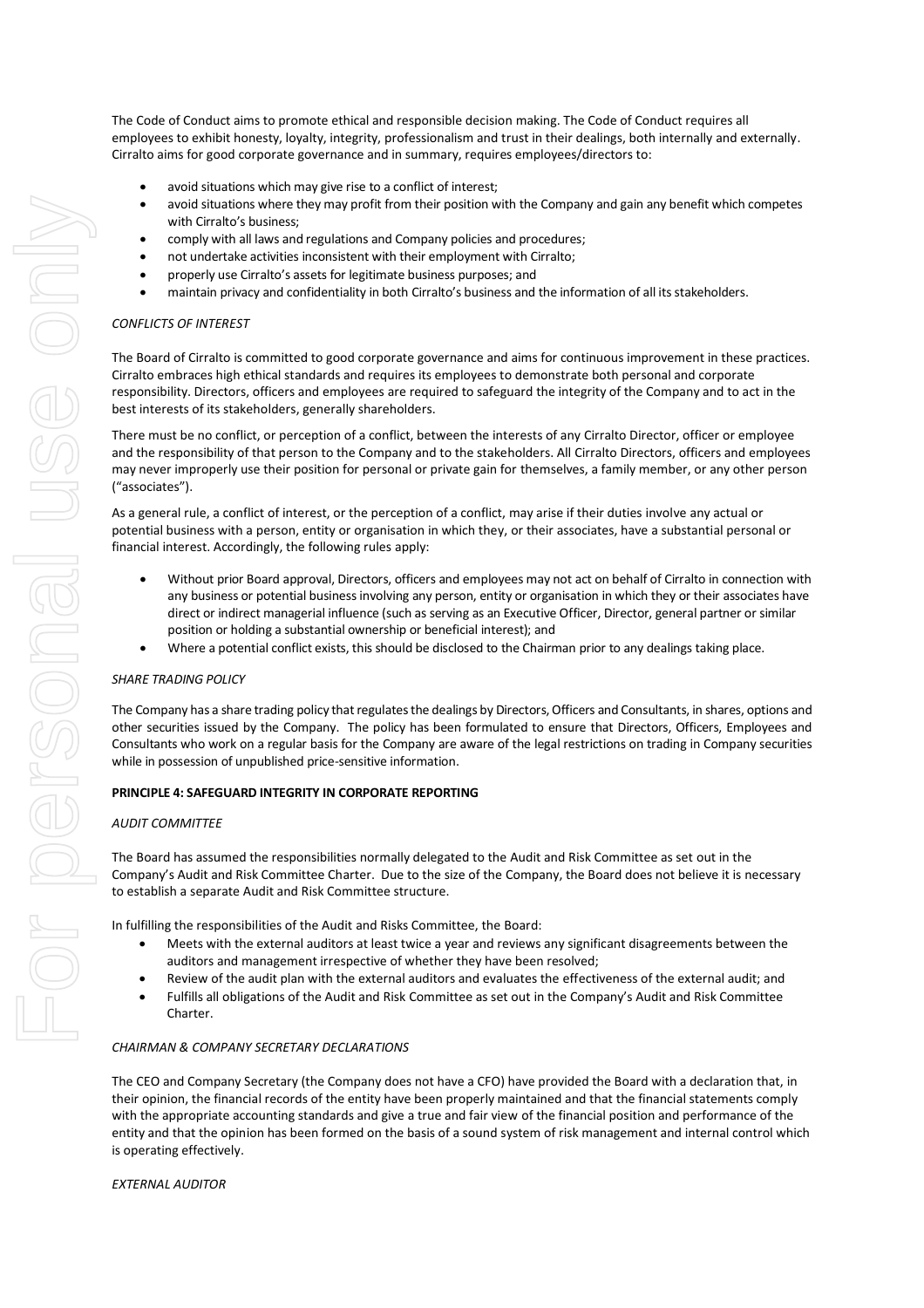The Company's external auditor attends each annual general meeting and is available to answer any questions with regard to the conduct of the audit and their report.

Prior approval of the Board must be gained for non-audit work to be performed by the external auditor. There are qualitative limits on this non-audit work to ensure that the independence of the auditor is maintained.

There is also a requirement that the audit partner responsible for the audit not perform in that role for more than five years.

# **PRINCIPLE 5: MAKING TIMELY AND BALANCED DISCLOSURE**

Cirralto's Continuous Disclosure Policy is designed to promote transparency and investor confidence and ensure that all interested parties have an equal opportunity to obtain information which is issued by Cirralto. The Company is committed to complying with the continuous disclosure obligations contained in the listing rules of the Australian Securities Exchange (ASX) and under the *Corporations Act* and ensuring that all shareholders and the market have an equal opportunity to obtain and review full and timely information about Cirralto's securities.

The ASX defines continuous disclosure in its Listing Rules as "the timely advising of information to keep the market informed of events and developments as they occur". The Listing Rules and the *Corporations Act* require that a listed entity disclose to the market matters which a reasonable person would expect to have a material effect on the price or value of the entity's securities. A reasonable person is taken to expect information to have a material effect on the price or value of securities if it would, or would be likely to, influence persons who commonly invest in securities in deciding whether or not to subscribe for, buy or sell the securities.

The Board controls all of Cirralto's communications with assistance from the Company Secretary in carrying out this responsibility. The Board as a whole are the only persons authorised to approve the release of material information to the market. The Company Secretary is responsible for administering this policy and is responsible for dealing with the ASX in relation to all listing rule issues.

The procedures which have been developed to comply with these rules include immediate reporting of any matter which could potentially have a material effect, via established reporting lines to the Chairman and/or the Company Secretary.

Disclosure of such price-sensitive information to the ASX must not be delayed and is disclosed, in the first instance, to the ASX. Material information must not be selectively disclosed (i.e. to analysts, the media or shareholders) prior to being announced to the ASX, and all media releases must be referred to the Board for approval prior to any release.

#### *TRADING POLICY*

Cirralto's Share Trading Policy ensures that unpublished price sensitive information about the Company is not used in an unlawful manner. The main provisions of this policy are governed by:

- the specific requirements of the *Corporations Act*;
- a prohibition of short term trading in Cirralto shares;
- when Directors and employees may trade in Cirralto shares; and
- prior notification by Directors, officers and employees of their intention to deal in Cirralto shares.

#### A summary of the Policy is as follows:

In accordance with the insider trading provisions of the *Corporations Act*, all of the Company's directors, officers and employees are prohibited from trading in the Company's shares while in possession of Inside Information concerning the Company.

Directors, officers and employees should never communicate any inside Information to any other person, including family members and associates.

"Inside Information" means information that is not disclosed or generally available and, if it were disclosed or generally available, a reasonable person would expect it to have a material effect on the price or value of the Company's shares.

In addition, directors, officers and employees are prohibited from trading in the Company's shares during:

- each period of 45 days immediately prior to the intended date upon which the Company releases its annual financial statements to the ASX;
- each period of 45 days immediately prior to the intended date upon which the Company releases its half year financial statements to the ASX;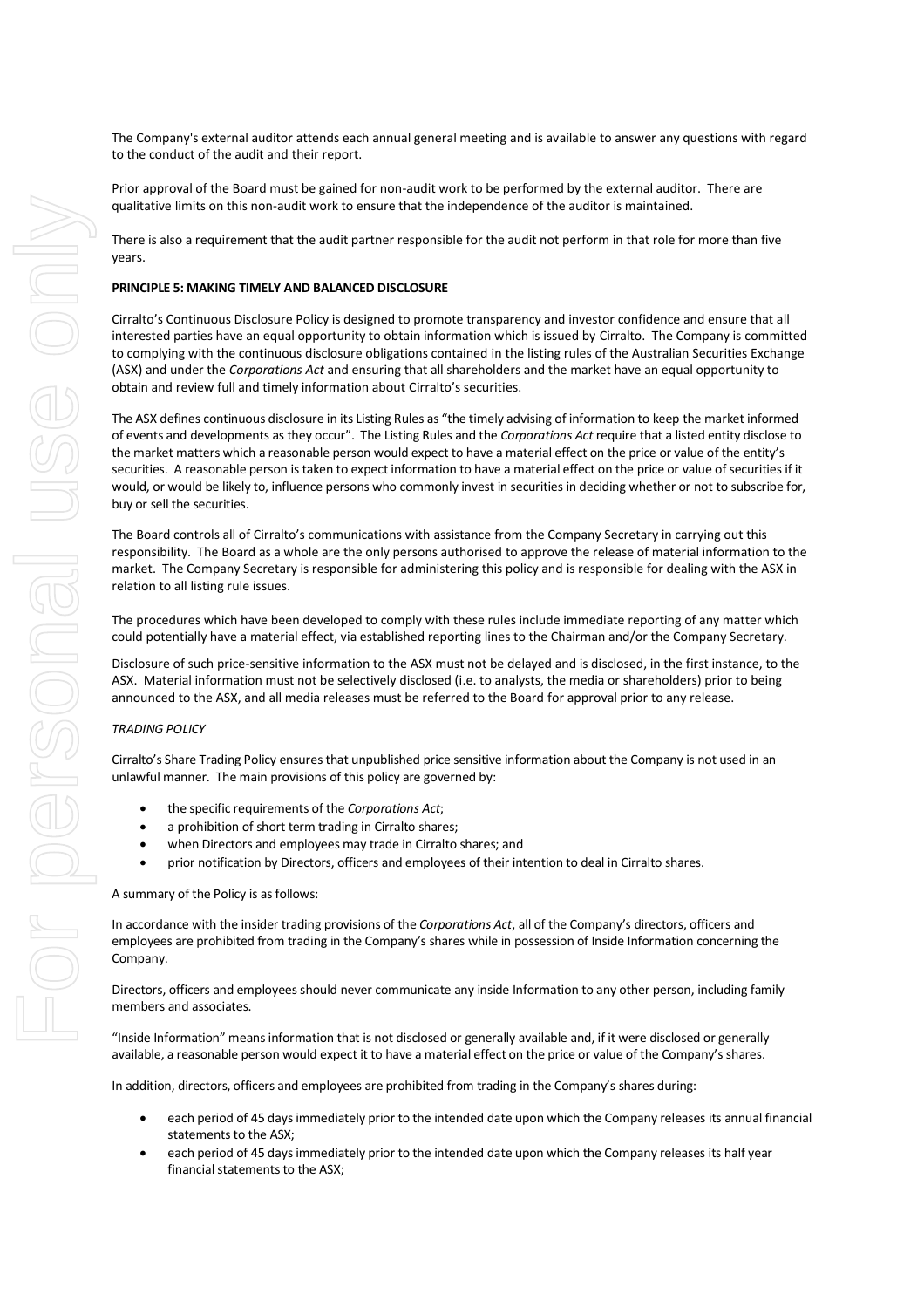- each period of 14 days immediately prior to the intended date upon which the Company holds its annual general meeting; and
- each period of 4 hours immediately after the date upon which the Company issues a price-sensitive ASX announcement.

No director, officer or employee may deal in Company shares at any time for short term gain, including buying and selling Company shares in a 3-month period, without the written approval of the Chairman or in the case of the Chairman the remaining Board members.

In order to ensure compliance with the Policy all directors, officers and employees must discuss any proposed dealing with the Chairman or the Company Secretary prior to trading Company shares at any time.

# **PRINCIPLE 6: RESPECT THE RIGHTS OF SHAREHOLDERS**

Cirralto's communication strategy is to promote effective communication with shareholders.

Cirralto is committed to:

- ensuring that shareholders and the financial markets are provided with full and timely information about Cirralto's activities in a balanced and understandable way;
- complying with continuous disclosure obligations contained in the applicable Australian Securities Exchange (ASX) Listing Rules and the *Corporations Act* in Australia; and
- communicating effectively with its shareholders and making it easy for shareholders to communicate with the Company.

To promote effective communication with shareholders and encourage effective participation at general meetings, information is communicated to shareholders:

- through the release of information to the market via the ASX;
- through the distribution of the Annual Report and Notices of Annual General Meetings;
- through shareholder meetings;
- through letters and other forms of communications directly to shareholders;
- by posting relevant information on Cirralto's website; and
- by providing shareholders with a choice of information delivery options i.e. paper or electronic means.

The Company maintains information in relation to its corporate governance documents, Directors and senior executives, Board and committee charters, annual reports and ASX announcements on the Company's website.

The external Auditors attend the Annual General Meeting and are available to answer shareholders' questions about the conduct of the audit and preparation of the Auditor's Report.

#### **PRINCIPLE 7: RECOGNISE AND MANAGE RISK**

The Board of Cirralto takes a proactive approach to the Company's risk management and internal compliance and control system. The Board implements and maintains risk management and internal control systems to manage the Company's material business risks. The Board reviews the Company's risk management framework at least annually to satisfy itself that it continues to be sound. A review of the Company's risk management framework occurred during the year.

The Board of Cirralto is responsible for ensuring that risks are identified and mitigated on a timely basis and that the Company's objectives and activities are aligned with the risks and opportunities identified by the Board of Directors. An internal audit function has not been established as the Board considers that at this stage in the Company's development, no benefits or efficiencies are to be gained by delegating the tasks to a separate function.

The Company's risk management processes aimed at achieving the following:

- a culture of risk control and the management of risk throughout the Company;
- a culture of risk control that can easily identify risks as they arise and amend practices;
- the installation of practices and procedures in all areas of the business that are designed to minimise an event or incident that could have a financial or other effect on the business and its day to day management; and
- adoption of practices and procedures to minimise many of the standard commercial risks, i.e., taking out the appropriate insurance policies and ensuring compliance reporting is up to date.

Management reports to the Board on the effectiveness of the Company's management of its material business risks. In addition, the Board undertakes a review of all major activities to assess risk and the effectiveness of strategies implemented to manage